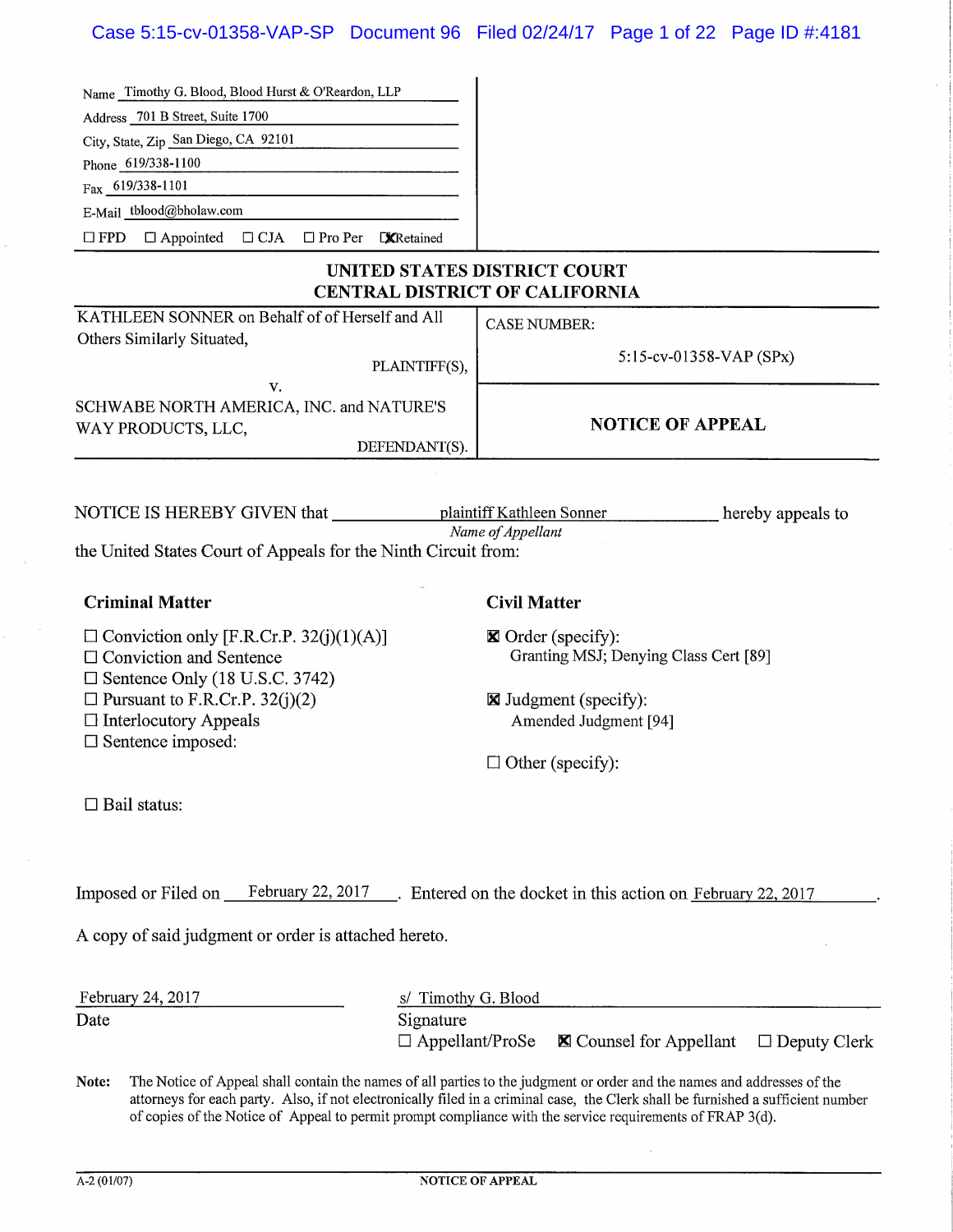*Kathleen Sonner v. Schwabe North America, Inc.; Nature's Way Products, LLC* 

United States District Court, Central District of California Case No. 5:15-cv-01358 VAP (SPx)

#### **NINTH CIRCUIT RULE 3-2 REPRESENTATION STATEMENT**

*Attorneys for Plaintiff Kathleen Sonner* 

Timothy G. Blood  $(149343)$ <br>Thomas J. O'Reardon II  $(247952)$ Thomas J. O'Reardon II (247952) TODD D. CARPENTER (234464)<br>Paula R. Brown (254142) 402 West Broadway, 29th Floor 701 B Street, Suite 1700<br>
San Diego, CA 92101<br>
Tel: 619/756-6994 San Diego, CA 92101 Tel: 619/756-6994<br>Tel: 619/338-1100 619/756-6991 (fax) Tel:  $\overline{619/338-1100}$ <br>619/338-1101 (fax) tblood@bholaw.com toreardon@bholaw.com  $p\text{brown}$ @bholaw.com

BLOOD HURST & O'REARDON LLP CARLSON LYNCH SWEET KILPELA<br>
Timothy G. Blood (149343) & CARPENTER, LLP 402 West Broadway, 29th Floor<br>San Diego, CA 92101  $tcarpenter@carlsonlynch.com$ 

*Attorneys for Defendants Schwabe North America, Inc.; Nature's Way Products, LLC* 

GORDON & REES, LLP Kevin W. Alexander (175204) Thomas R. Watson (227264) Michael P. Bryant (173440) 633 W. Fifth Street, 52nd Floor Los Angeles, CA 90071 Tel: 213/576-5000 213/680-4470 (fax) kalexander@gordonrees.com twatson@gordonrees.com bselogie@gordonrees.com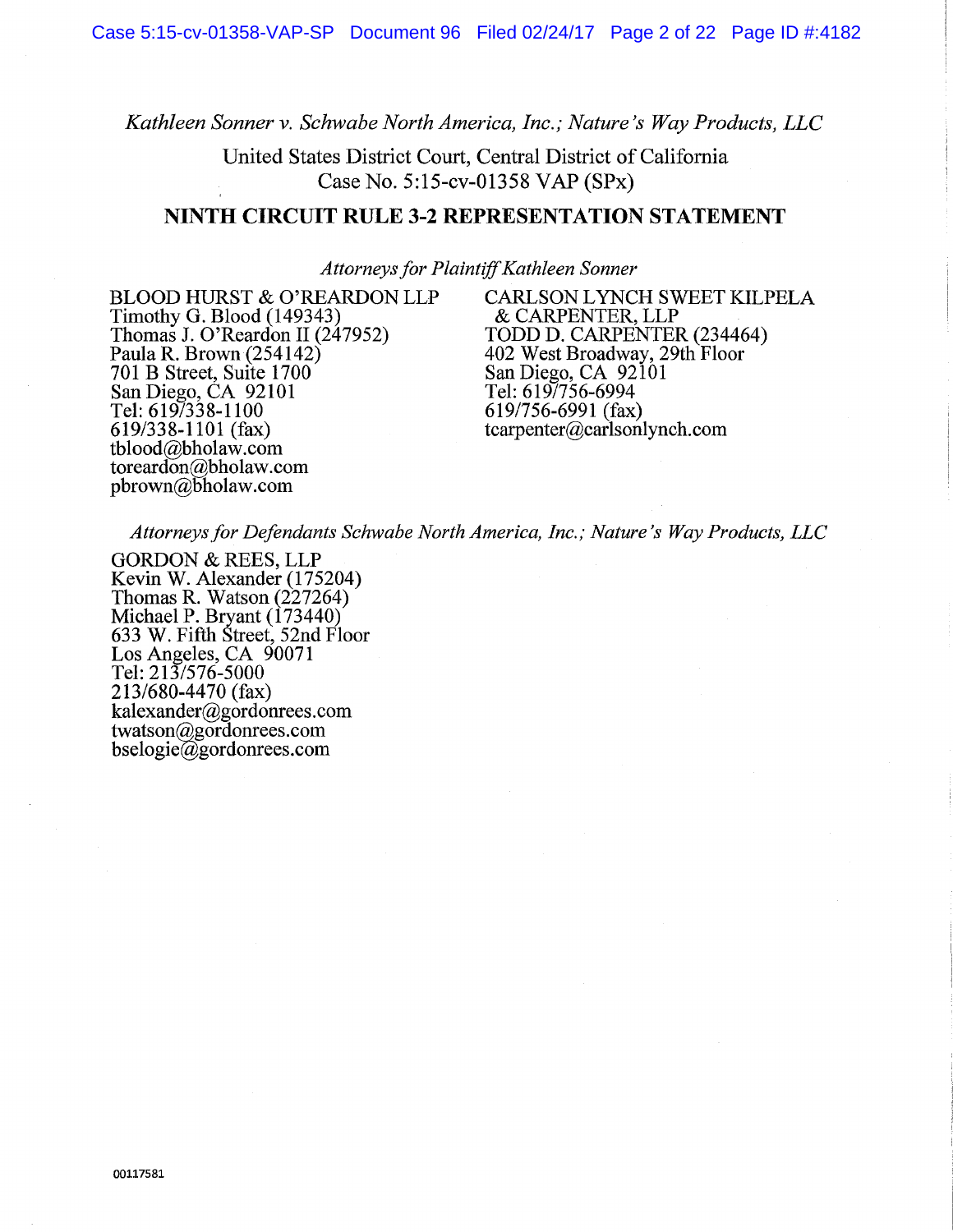Case 5:15-cv-01358-VAP-SP Document 80 Filed 02/02/17 Page 3 of 22 Page ID #:4183

#### **United States District Court Central District of California**

|     | <b>FILED</b><br><b>CLERK, U.S. DISTRICT COURT</b> |                                                        |
|-----|---------------------------------------------------|--------------------------------------------------------|
|     | FEB 2, 2017                                       |                                                        |
| BY: | RН                                                | <b>CENTRAL DISTRICT OF CALIFORNIA</b><br><b>DEPUTY</b> |

Kathleen Sonner,

EDCV 15-1358-VAP (SPx)

Plaintiff,

v.

Schwabe North America, Inc. et al., Defendants.

**Order Granting Defendants' Motion for Summary Judgment and Denying Plaintiff's Motion for Class Certification[Doc. No. 50]**

On September 14, 2016, Defendants Schwabe North America, Inc., and Nature's Way Products, LLC, filed a motion for summary judgment as to all claims of Plaintiff Kathleen Sonner. (Doc. No. 50.) On November 14, 2016, Plaintiff filed her Opposition to Defendants' Motion for Summary Judgment. (Doc. No. 69-1.) On December 21, 2016, Defendants filed their Reply. (Doc. No. 78.) After reviewing and considering all papers filed in support of, and in opposition to, the Motion, as well as the arguments advanced at the January 30, 2017 hearing, the Court GRANTS the Motion.<sup>1</sup>

# **I.BACKGROUND**

Plaintiff initiated the present action against Defendants on July 7, 2015. (Doc. No. 1.) Defendant Schwabe North America, Inc., markets and distributes Ginkgold Advanced Ginkgo Extract ("Ginkgold") and Ginkgold Max Advanced Ginkgo Extract Max 120 mg ("Ginkgold Max"). (Doc. No. 78-1 at 3.) In her operative complaint, Plaintiff alleges a

 $\overline{\phantom{0}}$ <sup>1</sup> As the Court GRANTS Defendants' Motion for Summary Judgment, the Court DENIES as moot Plaintiff's Motion for Class Certification (Doc. No. 53-1). See Newton v. Bank of America, No. 2:14-cv-03714, 2015 WL 10435907, at \*8 (C.D. Cal. May 12, 2015).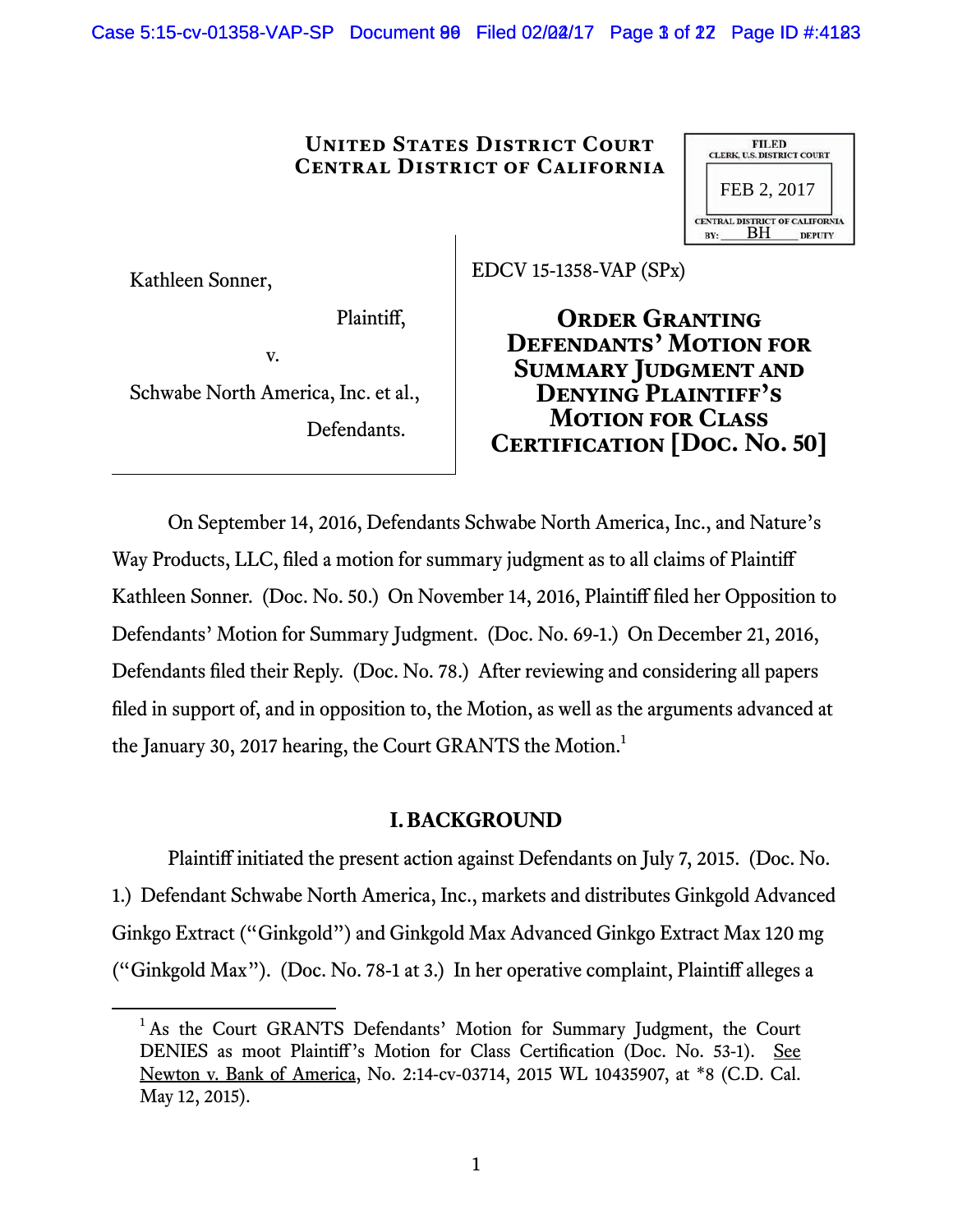variety of claims against Defendants on behalf of herself and a class of persons "who purchased [Defendants' products] Ginkgold or Ginkgold Max in the United States."<sup>2</sup> (Doc. No. 1 at 18.) Plaintiff's Complaint asserts four claims for relief against Defendants: (1) violation of the Wisconsin Unfair Trade Practices Act, Wis. Stat. section 100.20 (Wisconsin UTPA"); (2) violation of the California Unfair Competition Law, Cal. Bus. & Prof. Code section 17200, et seq. ("UCL"); (3) violation of the California Consumers Legal Remedies Act, Cal. Civ. Code section 1750, et seq. ("CLRA"); and (4) breach of express warranty. (Doc. No. 1 at 21-28.)

### **II. LEGAL STANDARD**

A motion for summary judgment or summary adjudication shall be granted when there is no genuine issue as to any material fact, and the moving party is entitled to judgment as a matter of law. Fed. R. Civ. P. 56(c); Anderson v. Liberty Lobby, Inc., 477 U.S. 242, 247-48 (1986). The moving party must show that "under the governing law, there can be but one reasonable conclusion as to the verdict." Anderson, 477 U.S. at 250.

Generally, the burden is on the moving party to demonstrate that it is entitled to summary judgment. Margolis v. Ryan, 140 F.3d 850, 852 (9th Cir. 1998); Retail Clerks Union Local 648 v. Hub Pharm., Inc., 707 F.2d 1030, 1033 (9th Cir. 1983). The moving party bears the initial burden of identifying the elements of the claim or defense and evidence that it believes demonstrates the absence of an issue of material fact. Celotex Corp. v. Catrett, 477 U.S. 317, 323 (1986).

 $\frac{1}{2}$ <sup>2</sup> Plaintiff excluded from the class "Defendants and their officers, directors and employees, and those who purchased Ginkgold or Ginkgold Max for the purpose of resale." (Doc. No. 1 at 18.)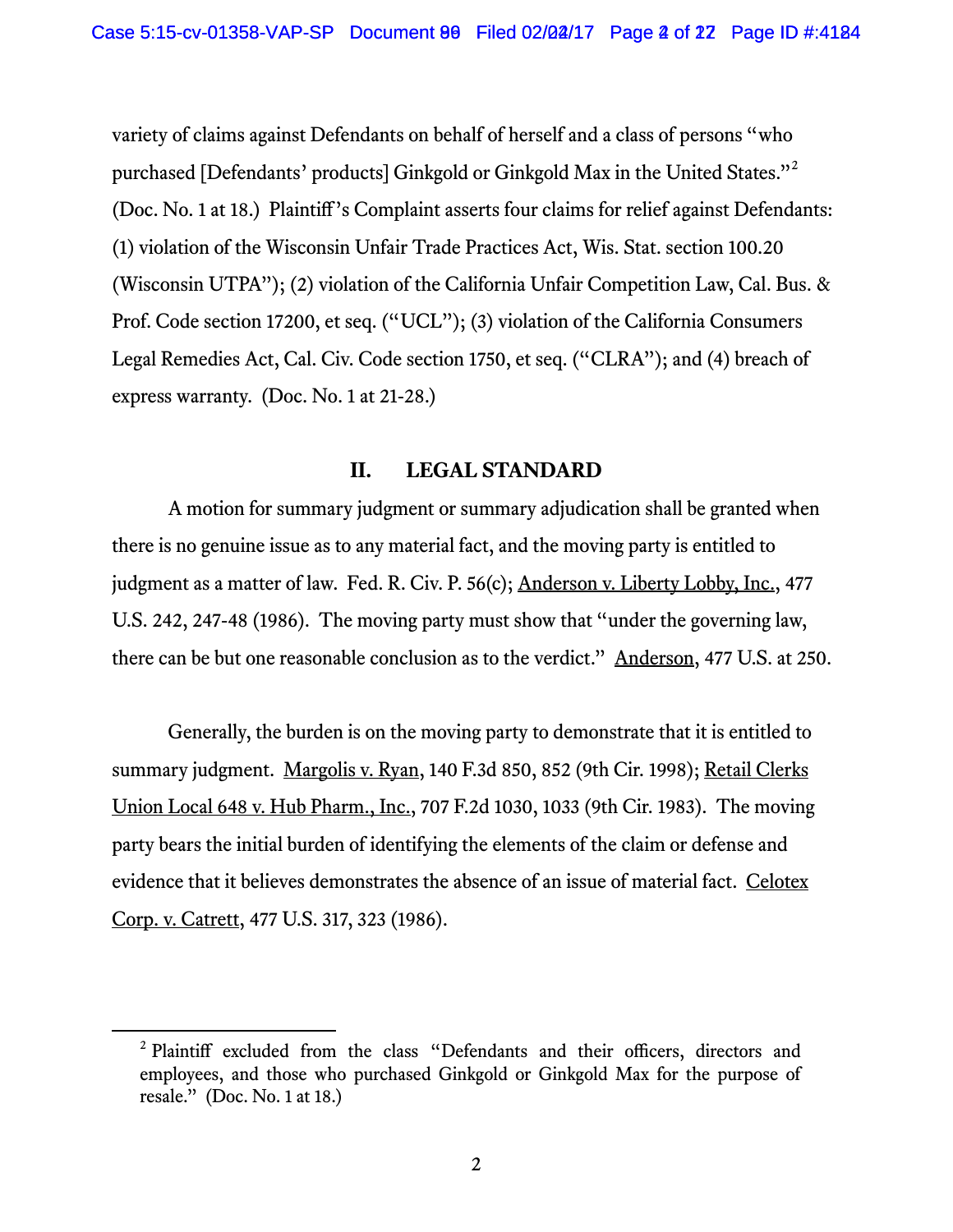Where the non-moving party has the burden at trial, however, the moving party need not produce evidence negating or disproving every essential element of the nonmoving party's case. Celotex, 477 U.S. at 325. Instead, the moving party's burden is met by pointing out that there is an absence of evidence supporting the non-moving party's case. Id.

"If a moving party fails to carry its initial burden of production, the nonmoving party has no obligation to produce anything, even if the nonmoving party would have the ultimate burden of persuasion at trial." Nissan Fire & Marine Ins. Co. v. Fritz Co., 210 F.3d 1099, 1102–03 (9th Cir. 2000). "In such a case, the nonmoving party may defeat the motion for summary judgment without producing anything." Id. at 1103.

If the moving party carries its burden of production, however, the burden then shifts to the non-moving party to show that there is a genuine issue of material fact that must be resolved at trial. See Fed. R. Civ. P. 56(e); Celotex, 477 U.S. at 324; Anderson, 477 U.S. at 256; Nissan Fire, 210 F.3d at 1103. The non-moving party must make an affirmative showing on all matters in issue by the motion as to which it has the burden of proof at trial. Celotex, 477 U.S. at 322; Anderson, 477 U.S. at 252. See also William W. Schwarzer, A. Wallace Tashima & James M. Wagstaffe, FEDERAL CIVIL PROCEDURE BEFORE TRIAL, § 14:144. "This burden is not a light one. The non-moving party must show more than the mere existence of a scintilla of evidence." In re Oracle Corp. Secs. Litig., 627 F.3d 376, 387 (9th Cir. 2010) (citing Anderson, 477 U.S. at 252).

A genuine issue of material fact will exist "if the evidence is such that a reasonable jury could return a verdict for the non-moving party." Anderson, 477 U.S. at 248. In ruling on a motion for summary judgment, a court construes the evidence in the light most favorable to the non-moving party. Barlow v. Ground, 943 F.2d 1132, 1135 (9th Cir.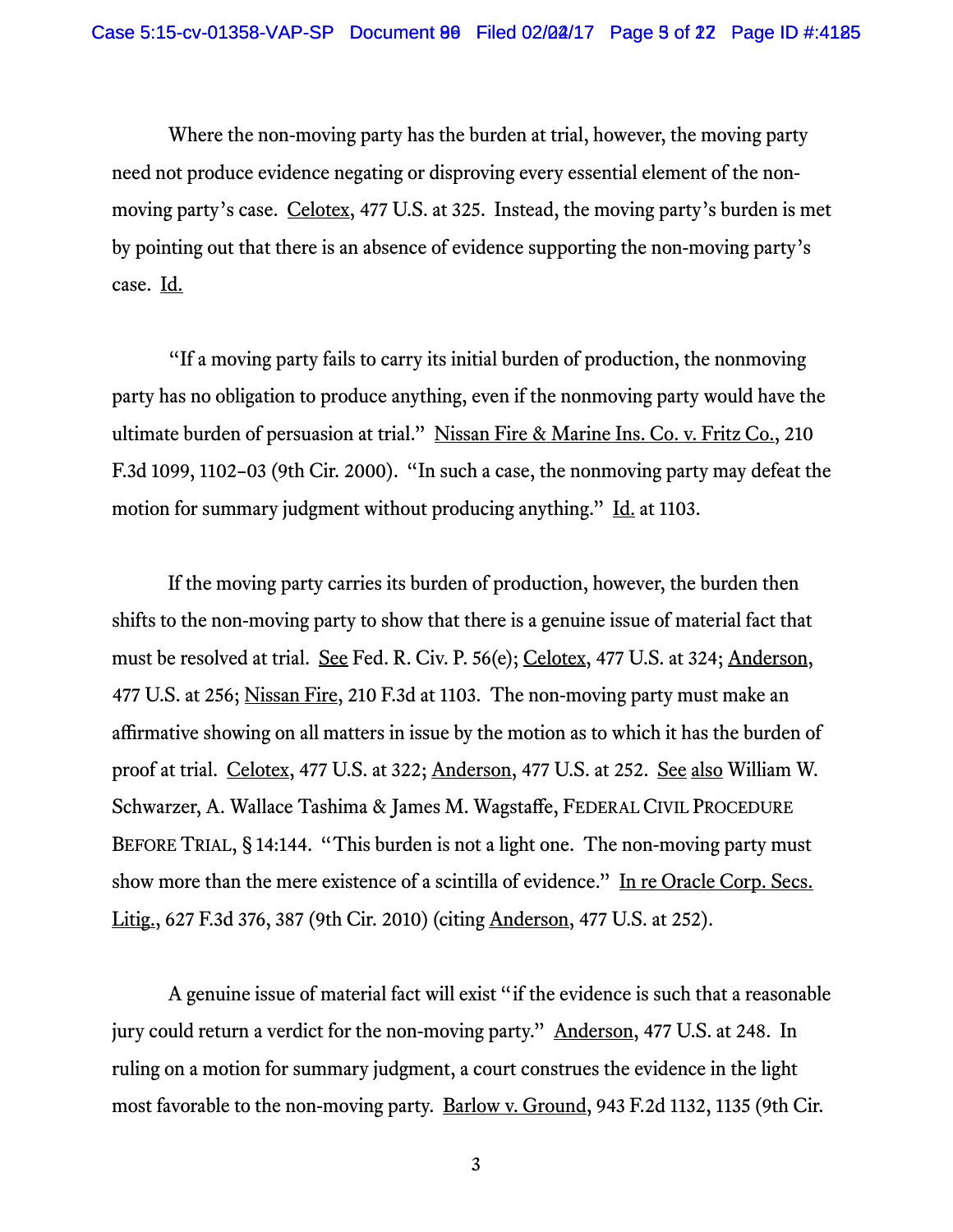1991); T.W. Elec. Serv. Inc. v. Pac. Elec. Contractors Ass'n, 809 F.2d 626, 630-31 (9th Cir. 1987).

### **III. UNCONTROVERTED FACTS**

To the extent certain facts or conclusions are not mentioned in this Order, the Court has not relied on them in reaching its decision. The Court has considered independently the admissibility of the evidence that both parties submitted and has not considered irrelevant or inadmissible evidence. The following material facts are supported adequately by admissible evidence and are uncontroverted. They are "admitted to exist without controversy" for the purposes of resolving Defendants' Motion for Summary Judgment. See L.R. 56-3.

Defendant Schwabe North America, Inc., markets and distributes Ginkgold and Ginkgold Max. (Doc. No. 78-1 at 3.) Both products contain a variety of Ginkgo biloba extract known as EGb 761. ( $\underline{Id}$  at 3-4, 13.) From at least July 2011 through August 2016, every label and package of Ginkgold and Ginkgold Max stated that the products are for "Mental Sharpness," "Memory" and "Concentration." (Id. at 13.) Travis Borchardt, Schwabe's corporate designee, testified at his deposition that the product's advertised benefits to "[m]ental sharpness, memory, [and] concentration" are "the primary reasons for Ginkgold." (Doc. No. 52-4 at 5-6.)

In August 2014, Plaintiff purchased Ginkgold and used the product for approximately two to three weeks. $3 \text{ (Doc. Nos. 50-1 at 4, 50-28 at 13, 78-1 at 4.)}$ Ultimately, she stopped taking Ginkgold because she "wasn't feeling any different."

<sup>&</sup>lt;sup>3</sup> Although Defendants argue in their Opposition to Plaintiff's Motion for Class Certification that it "appears likely that Plaintiff did not even purchase the product as she claims" (Doc. No.67 at 18), they concede Plaintiff's purchase of the product and offer no facts to dispute her alleged reason for discontinuing use for the purposes of the Motion for Summary Judgment. (See Doc. Nos. 50-1 at 9, 78-1 at 4.)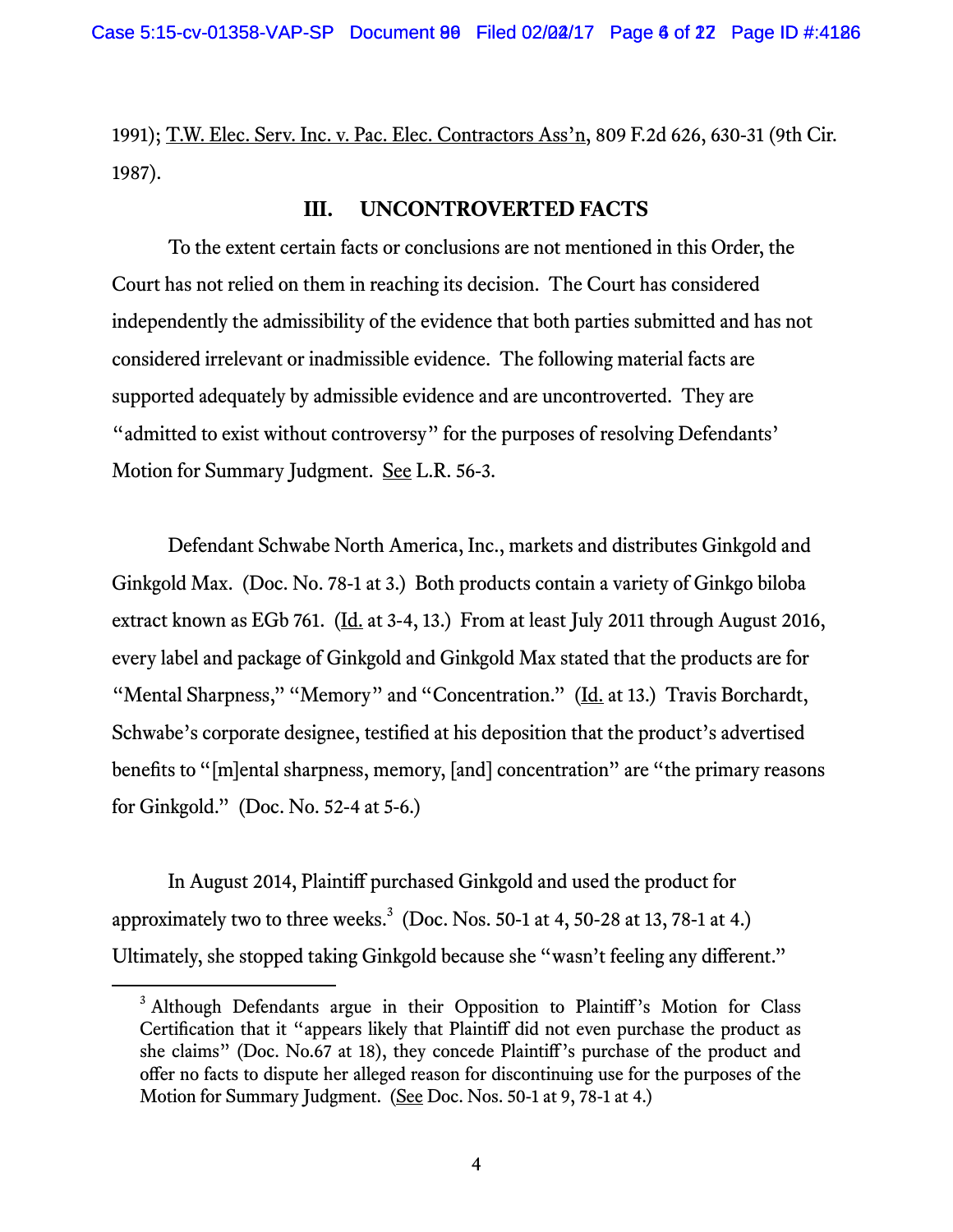(Doc. Nos. 50-1 at 4; 50-28 at 14.) Plaintiff never purchased Ginkgold Max. (Doc. No. 50-1 at 4.)

## **IV. DISCUSSION**

Defendants argue that Plaintiff lacks standing to pursue claims as to Ginkgold Max and that they are otherwise entitled to summary judgment on each of Plaintiff's claims. The Court addresses Defendants' arguments, in turn, below.

# **A. Plaintiff's Standing as to Ginkgold Max Claims**

As noted above, Plaintiff never purchased Ginkgold Max. (Doc. No. 50-1 at 4.) Defendants argue that, as Plaintiff never purchased or used Ginkgold Max, she cannot allege she was misled by the Ginkgold Max label or that Ginkgold Max caused her any injury. Hence, Defendants contend that Plaintiff lacks both Article III and statutory standing as to any claims related to Ginkgold Max.

"[A] Plaintiff may have standing to assert claims for unnamed class members based on products he or she did not purchase so long as the products and alleged misrepresentations are substantially similar." <u>Brown v. Hain Celestial Grp., Inc.</u>, 913 F. Supp. 2d 881, 890 (N.D. Cal. 2012); see also Astiana v. Dreyer's Grand Ice Cream, Inc., No. C-11-2910, 2012 WL 2990766, at \*11 (N.D. Cal. July 20, 2012) (noting that, in cases that decide whether individual plaintiffs have standing to represent purchasers of other products, "the critical inquiry seems to be whether there is sufficient similarity between the products purchased and not purchased"); Dysthe v. Basic Research LLC, No. 09– 8013, 2011 WL 5868307 (C.D. Cal. June 13, 2011) (holding that a plaintiff did not have standing over claims related to a product she did not purchase because "[h]aving a few common ingredients is simply not enough to show the Products are the same or even 'nearly identical'").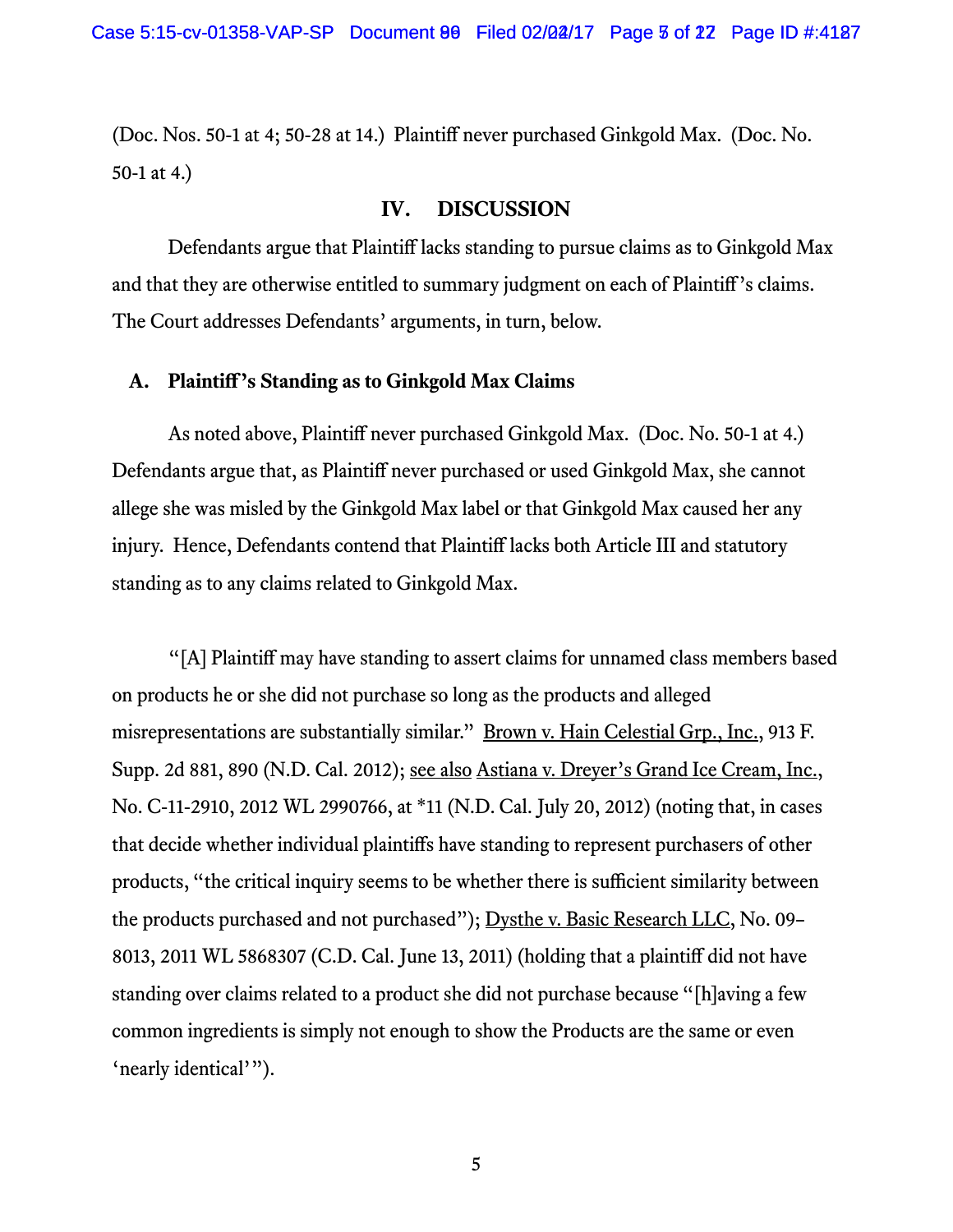Here, the products in question are essentially identical. Both Ginkgold and Ginkgold Max are marketed under the same contested benefit—that they are for "Mental Sharpness," "Memory" and "Concentration"—and feature the same active ingredient, EGb 761. The only difference between the products is the amount of EGb 761. As the Parties here dispute whether <u>any amount</u> of EGb 761, or Ginkgo biloba, provides cognitive benefits, the amount of the ingredient in each product is irrelevant. Accordingly, the Court holds that the products are substantially similar and Plaintiff has standing to assert claims related to both products.

#### **B. Wisconsin UTPA Claim**

 In her complaint, Plaintiff alleges that Defendants violated the Wisconsin UTPA by misrepresenting on the labels of their products that the products contain "Clinical Ginkgo Extract." Misrepresentation claims under the Wisconsin law require that "1) the defendant must have made a representation of fact to the plaintiff; 2) the representation of fact must be false; and 3) the plaintiff must have believed and relied on the misrepresentation to his detriment or damage." Tietsworth v. Harley-Davidson Inc., 270 Wis. 2d 146, 157 (2004); see also Wyatt v. Phillip Morris USA, Inc., No. 09-c-0597, 2013 WL 4046334, at \*4-6 (E.D. Wis. Aug. 8, 2013) (noting a plaintiff's claim under the Wisconsin Deceptive Trade Practices Act was "virtually indistinguishable" from his claim under the Wisconsin UTPA and applying the above standard to both claims).

 Plaintiff now concedes that the words "Clinical Ginkgo Extract" do not appear on the packaging of the Ginkgold product she purchased. (Doc. No. 78-1 at 5.) As Plaintiff has failed to establish that Defendants misrepresented that their product contained "Clinical Ginkgo Extract," Plaintiff cannot show that she relied on the alleged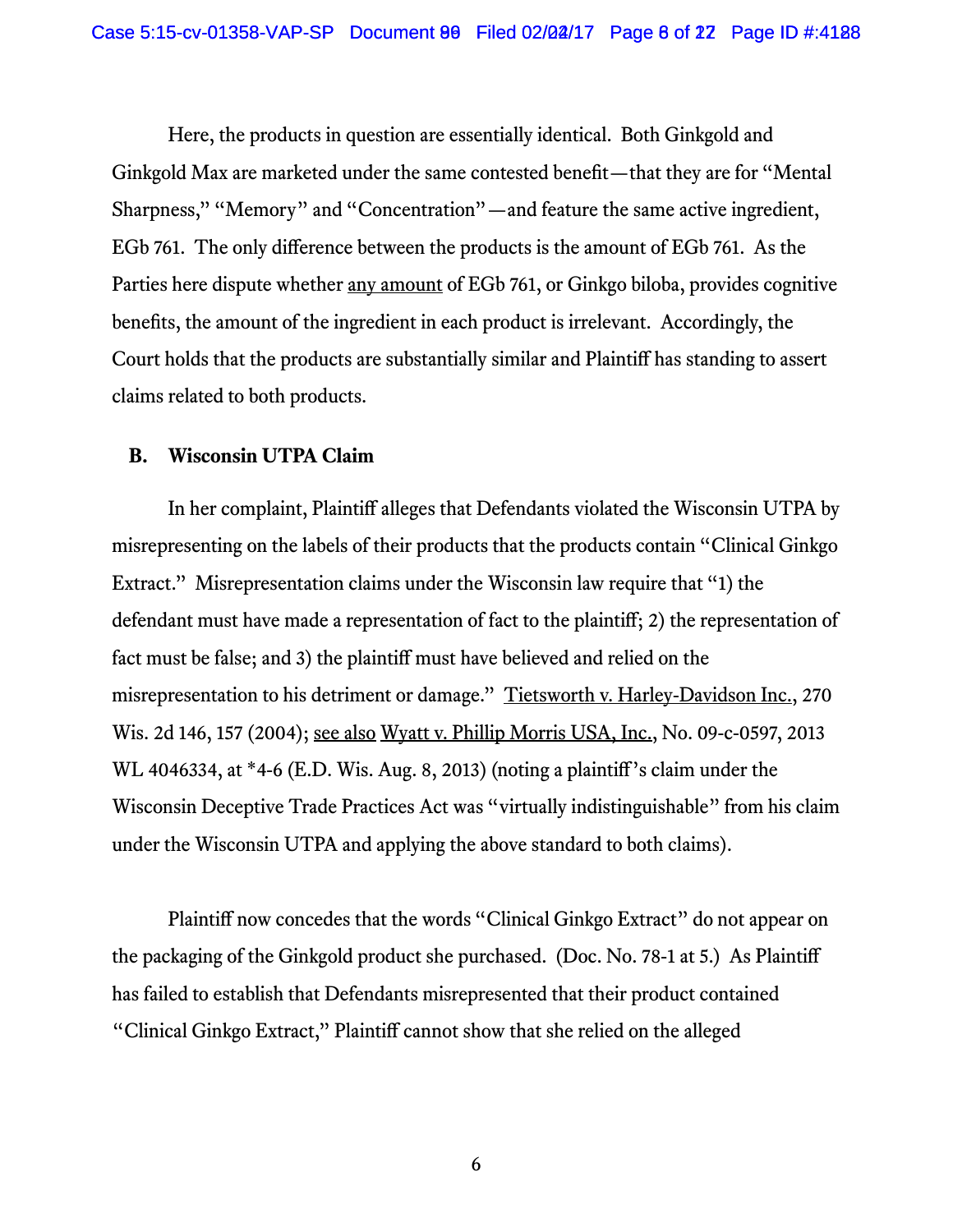misrepresentation. Accordingly, the Court GRANTS Defendant's Motion for Summary Judgment as to Plaintiff's UTPA claim.<sup>4</sup>

## **C. California UCL and CLRA claims**

California's UCL prohibits any "unfair, deceptive, untrue or misleading advertising." Cal. Bus. & Prof. Code sections 17200, 17500. Each prong is separately actionable. Kearns v. Ford Motor Co., 567 F.3d 1120, 1127 (9th Cir. 2009). The CLRA generally prohibits "unfair methods of competition and unfair or deceptive acts or practices." Cal. Civ. Code section 1770.

"[C]laims under these California statutes are governed by the 'reasonable consumer' test." Williams v. Gerber Products Co., 552 F.3d 934, 938 (9th Cir. 2008). "Under the reasonable consumer standard, [plaintiffs] must show that members of the public are likely to be deceived. The California Supreme Court has recognized that these laws prohibit not only advertising which is false, but also advertising which[,] although true, is either actually misleading or which has a capacity, likelihood or tendency to deceive or confuse the public." Id. (internal citations omitted). Plaintiff contends that Defendants violated both the UCL and CLRA through deceptive advertising that suggested that using Ginkgold and Ginkgold Max would provide cognitive benefits for consumers.

 $\overline{4}$ <sup>4</sup> Plaintiff's argument that her UTPA claim should survive summary judgment on the ground that the phrase "Clinical Ginkgo Extract" is substantially similar to "Advanced Ginkgo Extract" is without merit. As noted above, the "substantially similar" standard may provide standing for Plaintiffs to assert claims relating to products she did not purchase. Defendants, however, do not challenge Plaintiff's standing as to this claim; they attack her UTPA claim on the merits. Moreover, Plaintiff has offered no evidence in support of her claim that the two phrases are substantially similar.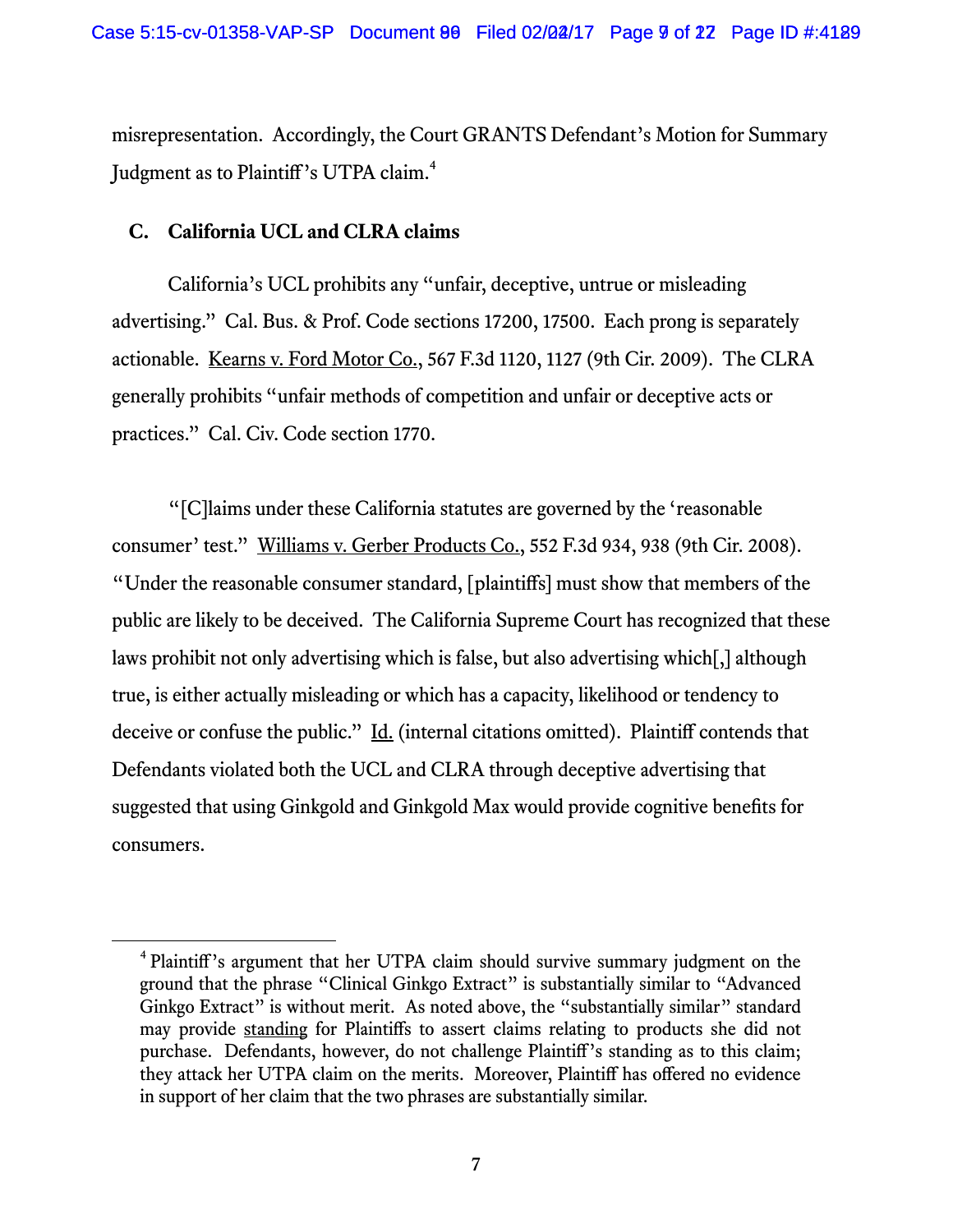#### **1. Lack of Substantiation**

As a threshold issue, the Parties vigorously dispute whether Plaintiffs UCL and CLRA claims qualify as "lack of substantiation" claims and thus are barred under California law. See Stanley v. Bayer Healthcare LLC, No. 11–862, 2012 WL 1132920, at \*3 (S.D. Cal. Apr.3, 2012) (granting defendant's motion for summary judgment on a plaintiff's UCL and CLRA claims because, under California law, only prosecuting authorities—not private individuals—can bring an action for lack of substantiation); Fraker v. Bayer Corp., No. 08-1564, 2009 WL 5865687, at \*8 (E.D. Cal. Oct.6, 2009) (dismissing UCL and CLRA claims because "there is no private remedy for unsubstantiated advertising" and explaining that, in order to maintain a false advertising action, "Plaintiff will be required to adduce evidence sufficient to present to a jury to show that Defendant's advertising claims with respect to the Product are actually false; not simply that they are not backed up by scientific evidence"). "The purpose of allowing only prosecuting authorities, and not private persons, to seek substantiation of advertising claims under Cal. Bus. & Prof. Code § 17508 is to 'prevent undue harassment of advertisers' and provide 'the least burdensome method of obtaining substantiation for advertising claims.'" Stanley, 2012 WL 1132920, at \*3.

"[I]n a false advertising case under the UCL and CLRA, the plaintiff 'bears the burden of proving that the defendant's advertising claim is false or misleading.'" <u>Johns v.</u> Bayer Corp., No. 09-cv-1935, 2013 WL 1498965, at \*30 (S.D. Cal. Apr. 10, 2013) (citing Nat'l Council Against Health Fraud, Inc. v. King Bio Pharm., Inc.*,* 107 Cal. App. 4th 1336, 1342 (Cal. Ct. App. 2003)); see also Eckler v. Wal-Mart Stores, Inc., No. 12-CV-727-LAB-MDD, 2012 WL 5382218, at \*3 (S.D. Cal. Nov. 1, 2012) ("There is a difference, intuitively, between a claim that has no evidentiary support one way or the other and a claim that's actually been disproved. In common usage, we might say that both are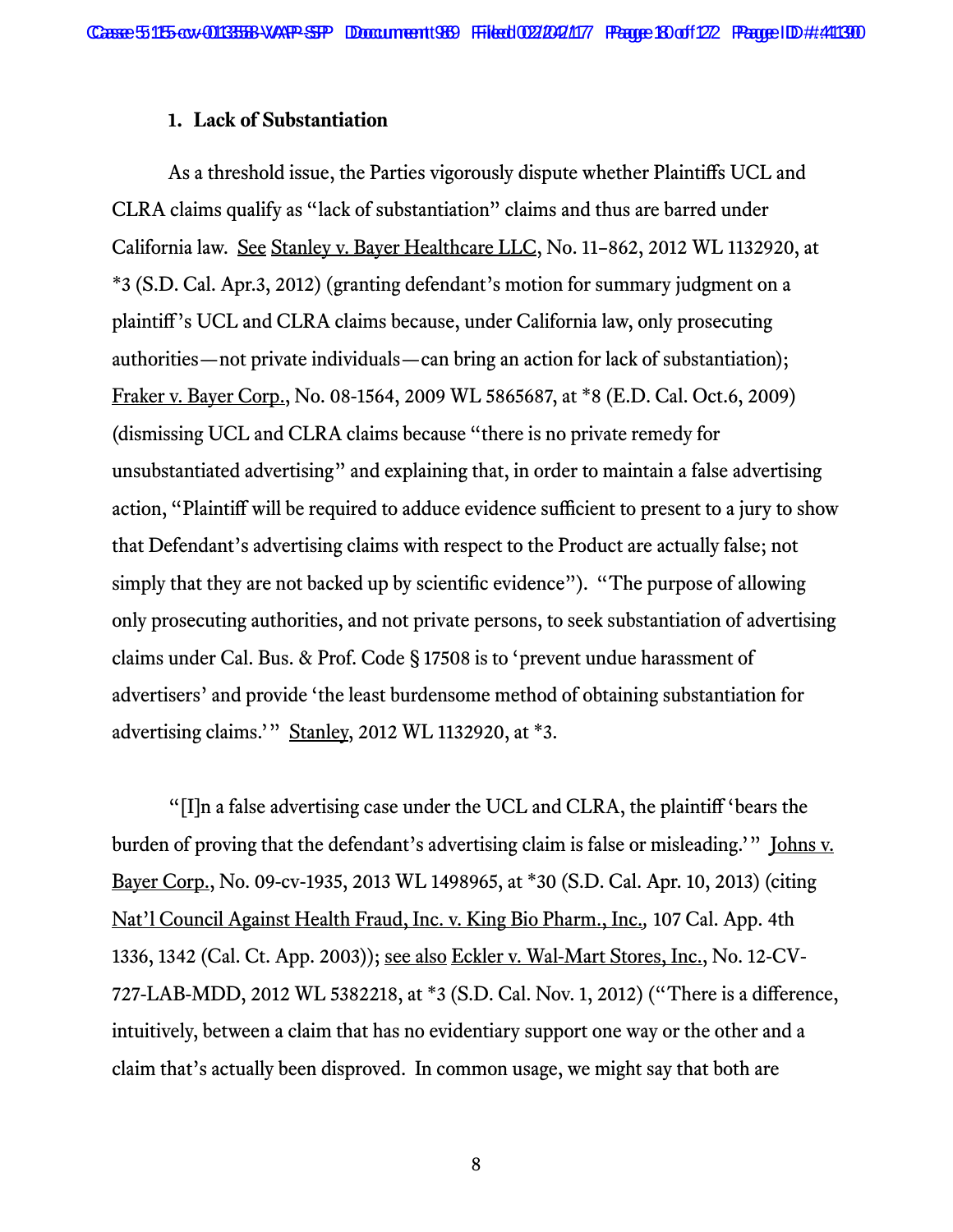'unsubstantiated,' but the caselaw (and common sense) imply that in the context of a false advertising lawsuit an 'unsubstantiated' claim is only the former.").

Here, Plaintiffs do more than merely claim that Defendants lack substantiation for their advertising claims; they provide affirmative evidence of scientific reports concluding that Ginkgo biloba does not appear to provide cognitive health benefits. See Eckler, 2012 WL 5382218, at \*3 (denying a motion to dismiss because, "[t]o the extent [the plaintiff] points to studies that allegedly debunk the purported benefits of glucosamine hydrochloride, she isn't just saying those benefits are unsubstantiated. She is saying they are positively false."). Plaintiff's expert, Dr. Beth E. Snitz, analyzed several clinical studies and meta-analyses to conclude that "Ginkgo biloba is no more effective than [a] placebo for improving cognitive functioning or preventing cognitive decline." (Doc. No. 53-10 at 4.) Of course, Defendants counter Snitz's conclusion through the testimony of their own expert, Dr. Alan F. Schatzberg, and the reports he cites. (Doc. No. 50-3.) Following his own review of clinical studies and meta-analyses, Schatzberg concludes that "credible scientific evidence . . . exists, to support the statement that Ginkgo biloba is 'for mental sharpness, memory & concentration' and available scientific literature has shown that consuming Ginkgo biloba supports 'mental activity' and 'cognitive function.'" (Doc. No. 50-3 at 22.) The relevant inquiry, therefore, is whether a reasonable juror could find that Plaintiff has proven that Defendants' advertising claims are false or misleading despite Defendants' evidence to the contrary. Johns v. Bayer Corp., 2013 WL 1498965, at \*30, \*32-33; see also Mullins v. Premier Nutrition Corp., 178 F. Supp. 3d 867, 893 (N.D. Cal. 2016) ("[I]f the scientific record is equivocal, then summary judgment is appropriate because no reasonable jury could conclude that the representations are false or misleading. . . . Thus, the first question is whether a jury could logically conclude that the scientific evidence is unequivocal or such that [Defendants have] used it in a misleading fashion.").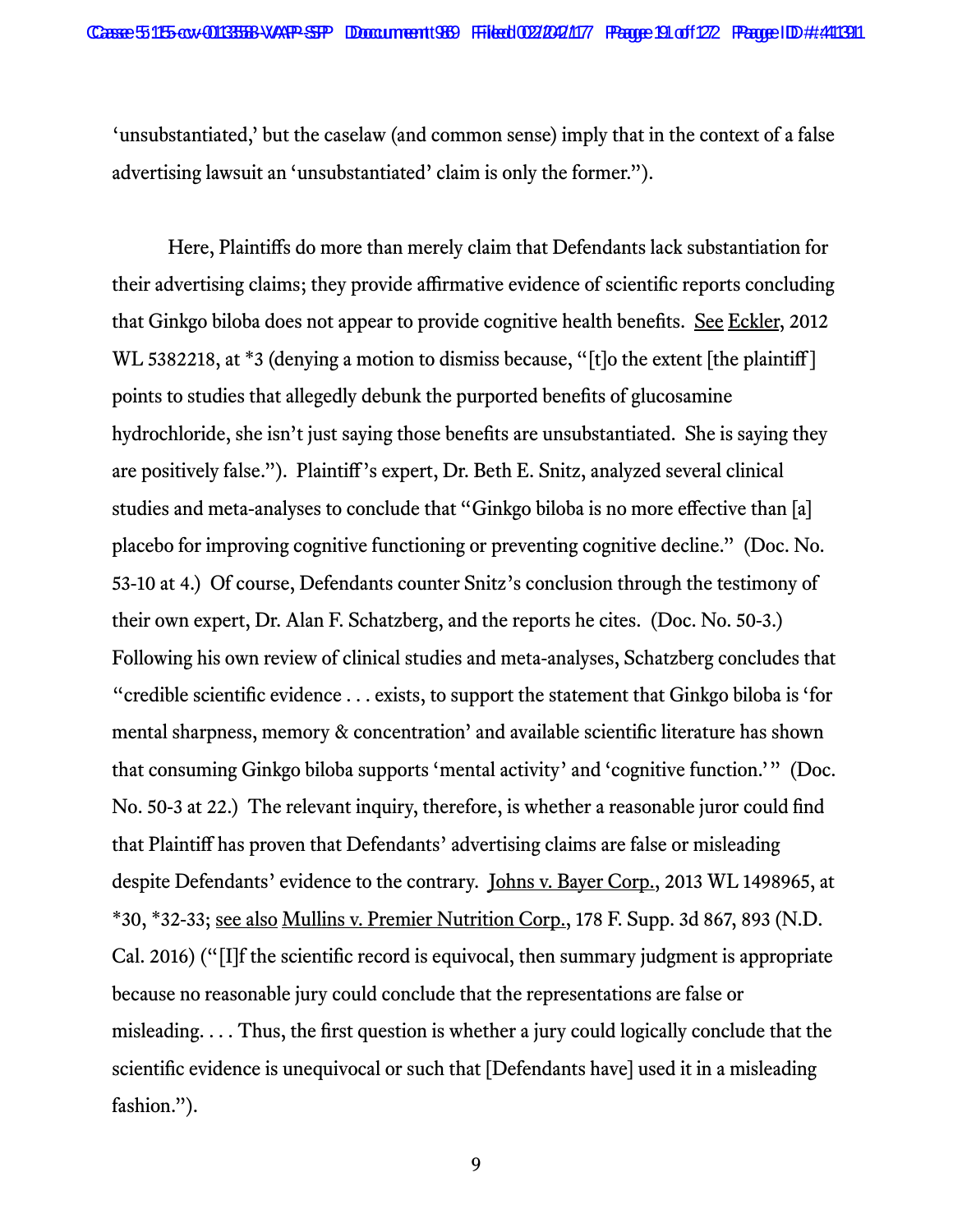#### **2. Battle of the Experts**

"A fundamental principle of evidence-based medicine is that the strength of medical evidence supporting a therapy or strategy is hierarchical. When ordered from strongest to weakest, systematic review of randomized trials (meta-analysis) is at the top, followed by single randomized trials, systematic reviews of observational studies, single observational studies, physiological studies, and unsystematic clinical observations." FEDERAL JUDICIAL CENTER, REFERENCE MANUAL ON SCIENTIFIC EVIDENCE 1, 723-24 (3d ed. 2011), available at http://www.fjc.gov/public/pdf.nsf/lookup/SciMan3D01.pdf/ \$file/SciMan3D01.pdf; see also In re Neurontin Mktg. & Sales Practices Litig., 712 F.3d 21, 48-49 (1st Cir. 2013) (holding that "the totality of the evidence" supported a holding that the plaintiff "met its burden by showing that [a drug] was ineffective" because "numerous [double-blind randomized controlled trials] indicated the drug is ineffective" and the defendant's "claimed evidence of [the drug's] efficacy came from less convincing sources").

Snitz contends that Defendants, and more specifically Schatzberg, unreasonably ignore this hierarchy to promote a false conclusion that Ginkgo biloba provides cognitive benefits. In support of that argument, Snitz relies on three quantitative meta-analyses: Canter & Ernst (2007), Laws et al. (2012), and Birks & Evans (2009). "Meta-analyses pool the results of clinical trials 'to arrive at a single figure to represent the totality of the studies reviewed.' . . . Among types of medical evidence, meta-analysis is considered the strongest." Mullins, 178 F. Supp. 3d at 884 (citing REFERENCE MANUAL ON SCIENTIFIC EVIDENCE,  $\frac{\text{supra}}{\text{arg}}$ , at 607, 723).

The Canter & Ernst (2007) review concluded that "collated evidence from 15 randomised clinical trials provides no convincing evidence that *G. biloba* extracts ingested either as a single dose or over a longer period has a positive effect on any aspect of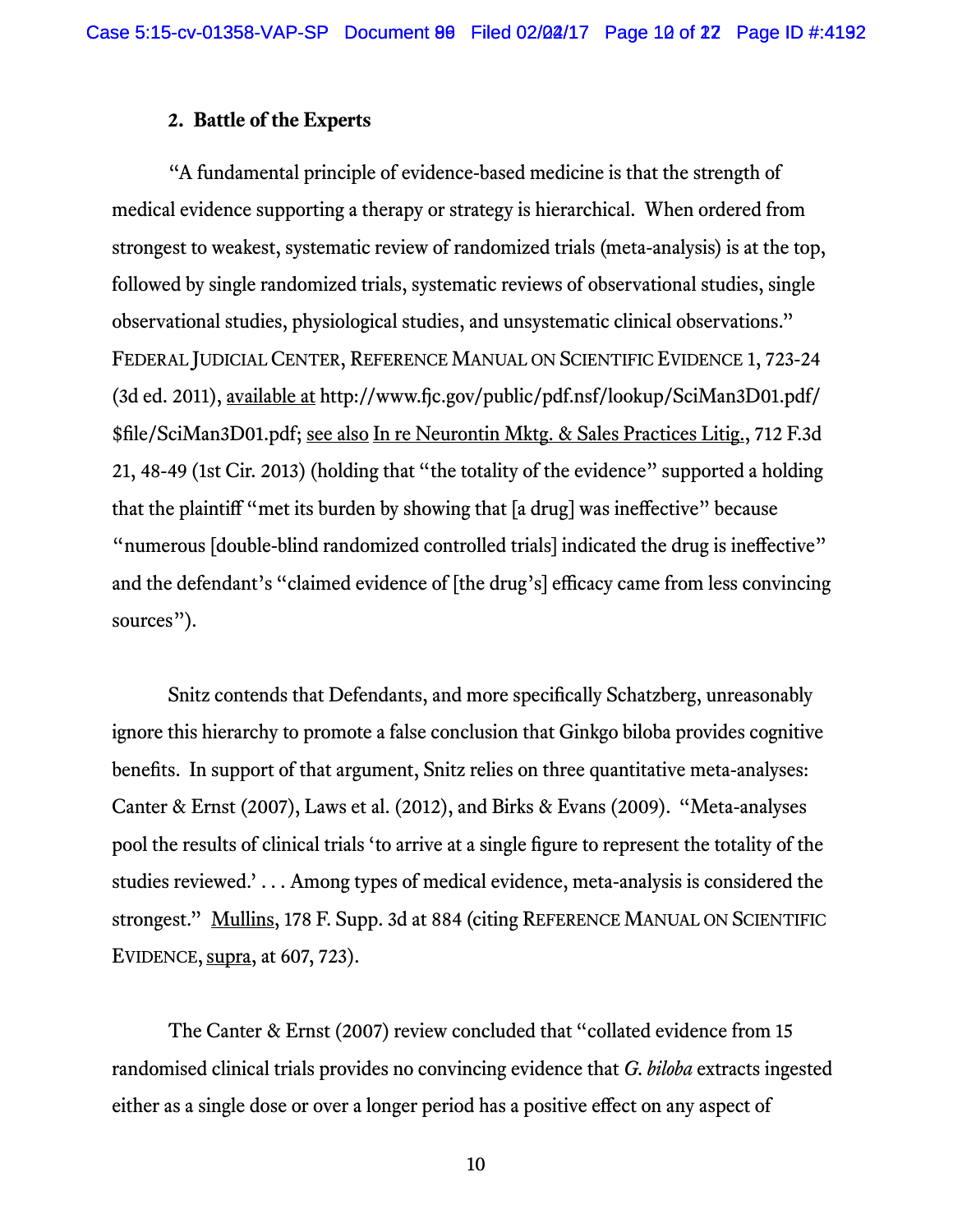cognitive performance in healthy people under the age of 60 years." (Doc. No. 53-15 at 14.) The Laws et al. (2012) review included data from ten randomized clinical trials and concluded that "[t]he key findings from this meta-analysis are that *G. biloba* has no significant impact on memory, executive function or attention with all effect sizes nonsignificant and effectively at zero." (Doc. No. 53-10 at 9-10.) The Birks & Evans (2009) review included data from 36 double-blind randomized clinical trials and concluded that "[t]here is no convincing evidence that Ginkgo biloba is efficacious for dementia and cognitive impairment." (Doc. No. 53-13 at 7.) In its "Main results" and "Plain Language Summary" sections, the Birks & Evans (2009) review noted that "[o]f the four most recent trials to report results, three found no difference between Ginkgo biloba and placebo, and one reported very large treatment effects in favour of Ginkgo biloba." (Doc. Nos. 53-13 at 7.)

Snitz also relies upon two recent clinical studies: the National Institutes of Healthfunded Ginkgo Evaluation of Memory Study of 2009 ("GEM Study") and the GuidAge Study of 2012 ("Vellas Study"). Courts have noted that randomized clinical trials are "the gold standard for determining the relationship of an agent to a health outcome." Mullins, 178 F. Supp. 3d at 882. In GEM, the authors determined that there was "no difference between G. biloba and placebo on change over time in any of the five measured cognitive domains (memory, attention, executive functions, language and visuospatial abilities)." (Doc. No. 53-10 at 7-8.) Likewise, the Vellas study determined that there was "no significant difference between G. biloba and placebo groups after five years in the incidence of [Alzheimer's Disease]" and that, therefore, "the treatment was not effective for prevention of dementia." (Doc. No. 53-10 at 8.) Finally, Snitz cites a smaller and earlier review, Solomon et al. (2002), which determined that, "when taken following the manufacturer's instructions, ginkgo provides no measureable benefit in memory or related cognitive function to adults with healthy cognitive function." (Doc. No. 53-17 at 2.)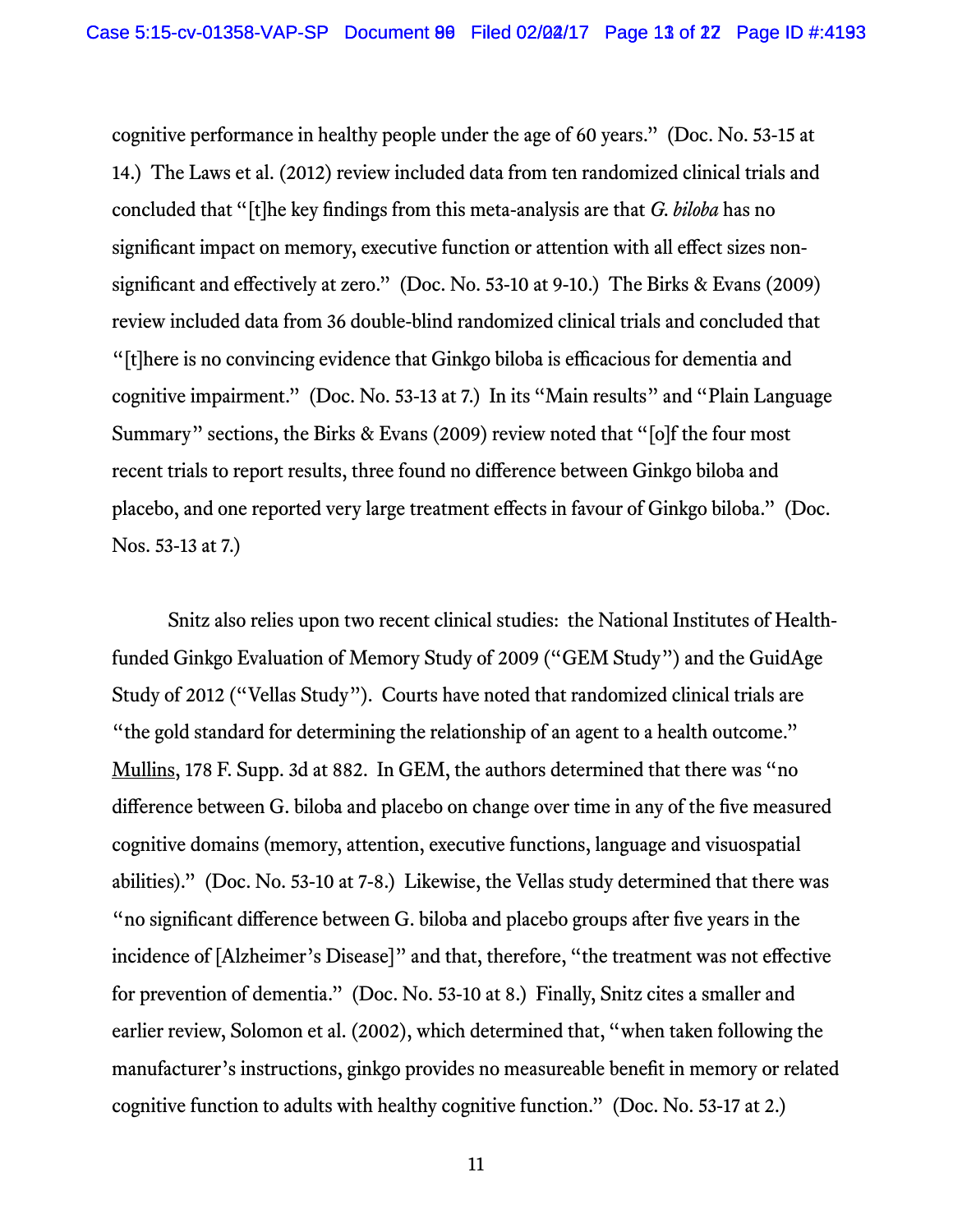Schatzberg, for his part, supports his conclusion by relying upon the Mix & Crews (2000) report, which summarizes a meta-analysis and five scientific studies. Schatzberg notes that the Hopfermuller (1994) "meta-analysis of 11 controlled trials of *Ginkgo biloba* extract LI 1370 (which has the same standardized formula as EGb 761) in patients suffering from 'cerebral insufficiency' confirmed the effectiveness of the extract (as compared to controls) in seven studies, while in one study, the findings were inconclusive." (Doc. No. 50-3 at 11 (citing Hopfermuller, 1994); Ex. Q.) In addition, Schatzberg states that the five scientific studies noted in the Mix & Crews (2000) report "show[] that patients who have received Ginkgo biloba extract have been 'noted to exhibit improvements in such cognitive functions as memory (e.g., short-term, verbal [Grassel, 1992; Hofferberth, 1994; Semlitsch et al., 1995]), learning rate (Grassel, 1992), speed of information processing (Allain et al., 1993), speed of responses (Rai et al., 1991), and attention (Hofferberth, 1994), as compared to placebo controls." (Doc. No. 50-3 at 11; Ex. Q). Snitz criticizes Schatzberg's reliance on the meta-analysis and the five studies, which were all completed in the 1990s, in lieu of the more-recent reviews she relies on.<sup>5</sup> (Doc. No. 71-1 at 2-3.) Snitz, however, offers no support for the assertion that experts must always rely upon the most recent studies to reach a conclusion and otherwise offers no criticism of the various studies' methods or design in completing their review.<sup>6</sup>

<sup>&</sup>lt;sup>5</sup> At the hearing on this Motion, Plaintiff's counsel argued that the meta-analysis relied upon by Defendants was updated in 2009 to reach a different conclusion. This characterization is not supporting in the record.

<sup>&</sup>lt;sup>6</sup> As noted below, Snitz offers evidence that a later Mix & Crews study from 2002 is susceptible to an inference of potential bias in its conclusions because the study was funded by members of the industry with an interest in the outcome of the study, including Defendant Nature's Way Products, LLC. She makes no such claim as to the Mix & Crews (2000) review.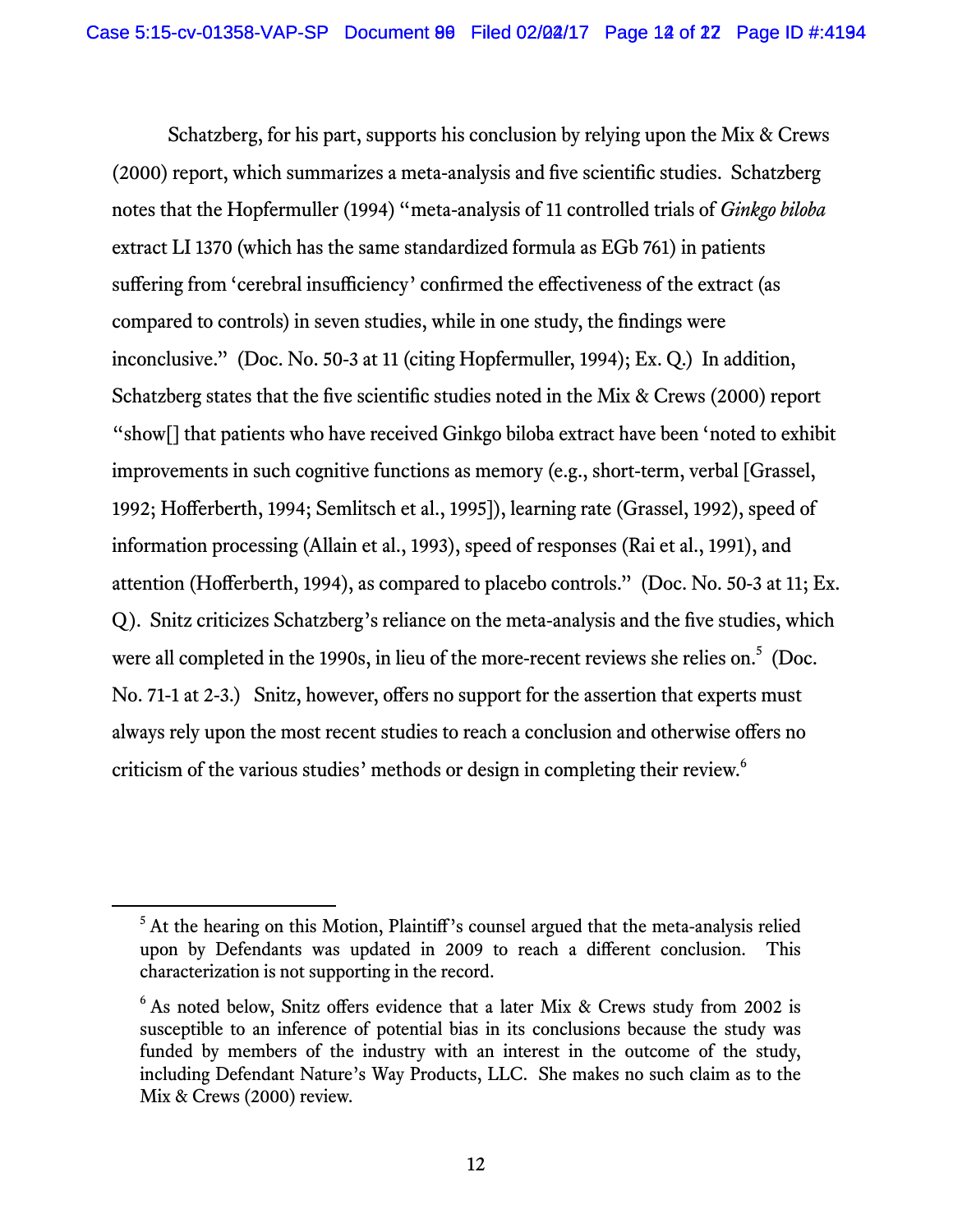Moreover, Schatzberg cites to several other clinical studies, including recent ones, that are consistent with the Hopfermuller (1994) meta-analysis and the other studies cited in the Mix & Crews (2000) report. For example, Herrschaft et al. (2012) concluded that treatment with Ginkgo biloba extract "resulted in a significant and clinically relevant improvement in cognition, psychopathology, functional measures and quality of life of patients and caregivers." (Doc. Nos. 50-3 at 14, 50-7 at 2.) Grass-Kapanke et al. (2011) found that the results of their study showed "consistent numerical superiority of EGb 761 in cognitive tests, indicating that there is a signal for improved memory and concentration in EGb 761-treated patients." (Doc. Nos. 50-3 at 15, 50-8 at 5.) Finally, Le Bars et al. (1997) concluded that Ginkgo biloba extract was "safe and appears capable of stabilizing and, in a substantial number of cases, improving the cognitive performance and social functioning." (Doc. Nos. 50-3 at 13-14, 50-6 at 2.)

The only criticism that Snitz offers of the Herrschaft et al. (2012), Grass-Kapanke et al (2011), and Le Bars et al (1997) studies is that they conflict with the Birks & Evans (2009) review, which Snitz argues is the most authoritative source of review and synthesis.<sup>7</sup> Taking issue with the strength or significance of the studies, however, is not enough to prove their falsity. See Scheuerman v. Nestle Healthcare Nutrition, Inc., No. 10-3684, 2012 WL 2916827, at \*8 (D. N.J. July 17, 2012) ("While Plaintiffs' experts take issue with the strength and significance of these studies, their criticisms do not satisfy Plaintiffs' burden of demonstrating that the 'clinically shown' advertising claims are false or misleading."). As Plaintiff has fail to offer "principled critiques of each of the studies finding beneficial effects of [Defendants' products]," she has not met her burden to

 $\overline{7}$  $7$  The Birks & Evans review was a "Cochrane systematic review," and Snitz states such reviews "are highly regarded in the international health sciences community as authoritative, reliable and independent." (Doc. No. 53-10 at 10.) Schatzberg concedes that Cochrane reviews are "venerable," but notes that "[m]any of the Cochrane reviews have been criticized in high level, peer-reviewed journals." (Doc. No. 78-2 at 10.)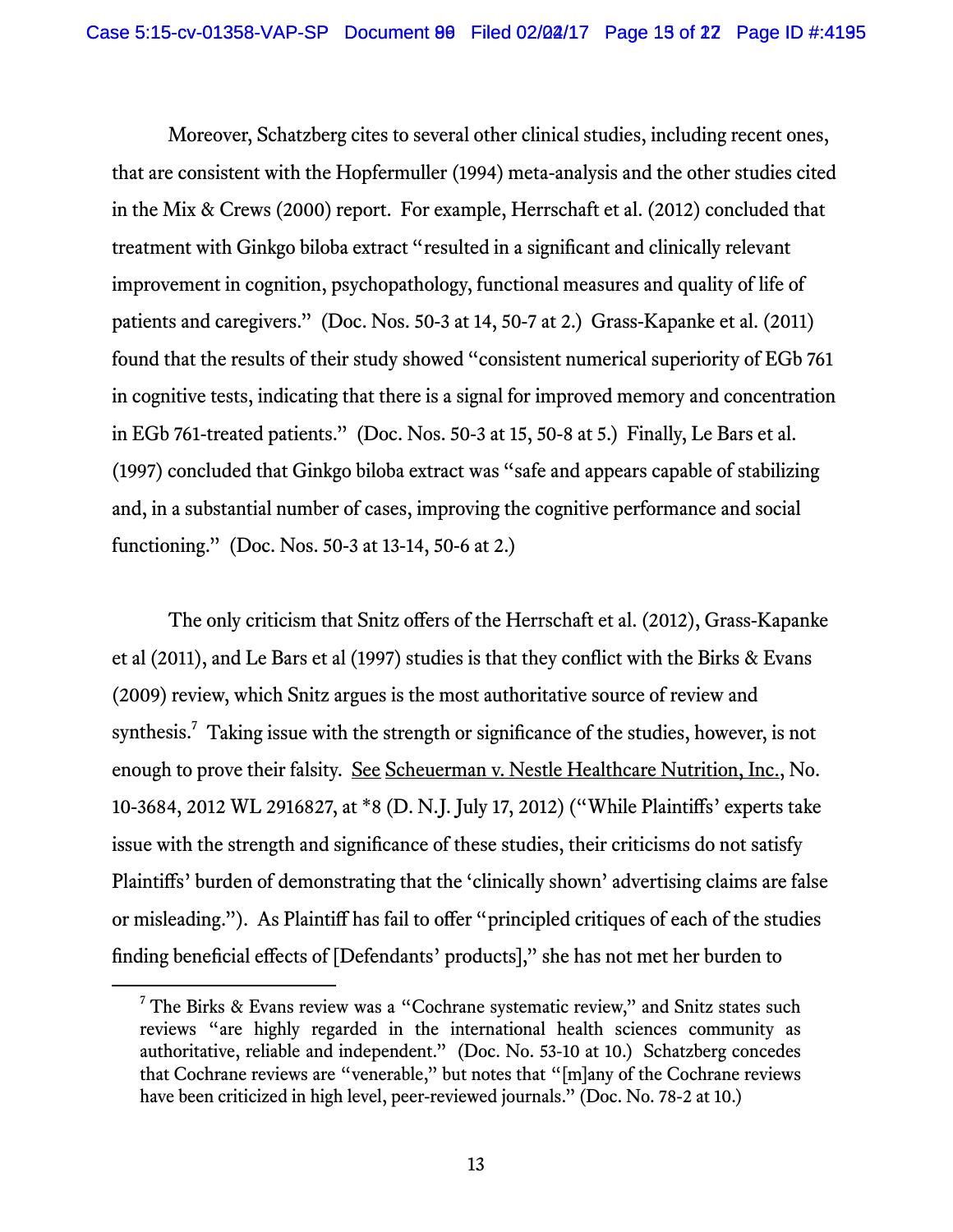established that "a jury could logically conclude that the scientific evidence is unequivocal."  $\frac{Mullins}{178}$  F. Supp. 3d at 893, 896. $^8$ 

#### *3. Mullins*

The Parties dispute whether Mullins, 178 F. Supp. 3d 867 (N.D. Cal. 2016), compels a different result. It does not. In Mullins, the plaintiff brought almost identical UCL and CLRA claims against a defendant that had marketed its product as beneficial for keeping joints flexible and lubricated. <u>Id.</u> at 889. The defendant offered expert testimony and scientific evidence that its product did produce the advertised health benefits, and the plaintiff countered with her own expert testimony and scientific evidence that the product did not produce such benefits. Id. at 882-87. The court determined that the plaintiff had met her burden to establish that a reasonable jury could find the defendant's claims were provably false by offering "principled, supported critiques of the studies" relied upon by the defendants. Id. at 895-96 (noting that a jury could "rationally conclude" that the defendant's expert's opinion "is beyond the pale" because the plaintiff offered evidence that all of the studies the expert relied upon were either influenced by industry bias or improperly designed). Additionally, the court noted that the plaintiff was entitled to recover under a theory that the representations were "misleading" because a reasonable jury could conclude that the "vast weight of the competent evidence establishes that th[e] health claims are false." Id. 895, 896-898; see also id. at 898 ("[B] ecause a jury could

 <sup>8</sup> <sup>8</sup> Through Snitz's testimony, Plaintiff has effectively critiqued some of the evidence relied upon by Schatzberg. Specifically, Plaintiff points out that the Kaschel (2011) and Mix & Crews (2002) studies were funded by a segment of the pharmaceutical industry that produces Ginkgo biloba products, including Defendant Nature's Way Products, LLC. (Doc. No. 71-1 at 4.) Plaintiff also suggests that both of those studies were flawed due to improper methodology, such as the studies' failure to report pre-treatment baseline test data and inadequately describing the statistical testing for baseline differences. (Doc. No. 71-1 at 4-6.) Those criticisms, however, do not establish that the remaining studies Defendants rely upon are flawed or unreliable.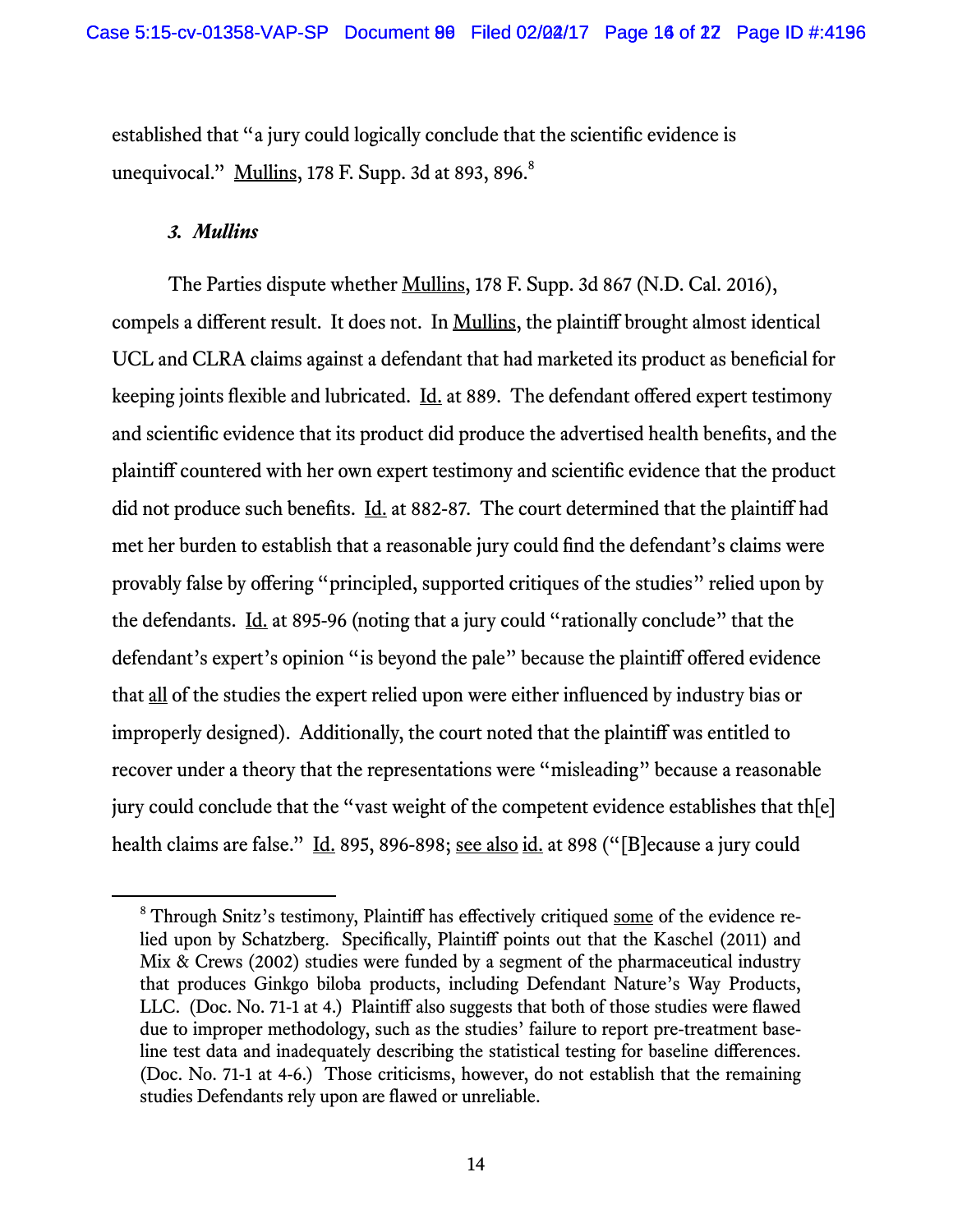logically decide that [plaintiff's expert's] testimony and his studies <u>foreclose any</u> possibility that Joint Juice drinkers will benefit from the substance, [Defendant's] motion for summary judgment must be denied.") (emphasis added).

Here, as in <u>Mullins</u>, both sides have produced expert testimony and scientific research in support of their claims. Unlike in Mullins, however, Plaintiff has not offered a "principled, supported critique" of "each of the studies finding beneficial effects of [Defendants' products]." Id. at 895. As noted above, Plaintiff's only criticism of Schatzberg's reliance on the Hopfermuller (1994) meta-analysis and the five other studies cited in the Mix & Crews (2000) report—Rai et al. (1991); Grassel (1992); Allain et al. (1993); Hofferberth (1994); Semlitsch et al. (1995)—is that they are less recent than the reviews relied upon by Snitz. Similarly, Plaintiff's only criticism of Schatzberg's reliance on the Herrschaft et al. (2012), Grass-Kapanke et al. (2011), and Le Bars et al. (1997) studies is that those studies are inconsistent with the studies and reviews relied upon by Snitz. Plaintiff falls short of challenging the methodology, structure, or independence of any of those studies. As a result, Plaintiff's criticisms of the meta-analysis and studies relied upon by Schatzberg are insufficient to allow a reasonable juror conclude that there is no scientific support for Defendants' claims. Put differently, Plaintiff's criticisms are insufficient to meet her burden to prove falsity. See Mullins, 178 F. Supp. 3d at 895 (stating that a plaintiff can prove a defendant's "claims are literally false if a reasonable jury concludes that all *reasonable* scientists agree" that the products do not provide the advertised health benefits) (emphasis added); see also Scheuerman, 2012 WL 2916827, at \*8 ("A demonstration of 'limited support' does not satisfy Plaintiffs' burden to prove falsity."). Likewise, Plaintiff has not established that a reasonable juror could conclude Defendants' claims were misleading because her criticisms fall short of "foreclose [ing] any possibility" that Defendants' products provide the advertised benefits. Mullins, 178 F. Supp. 3d at 898.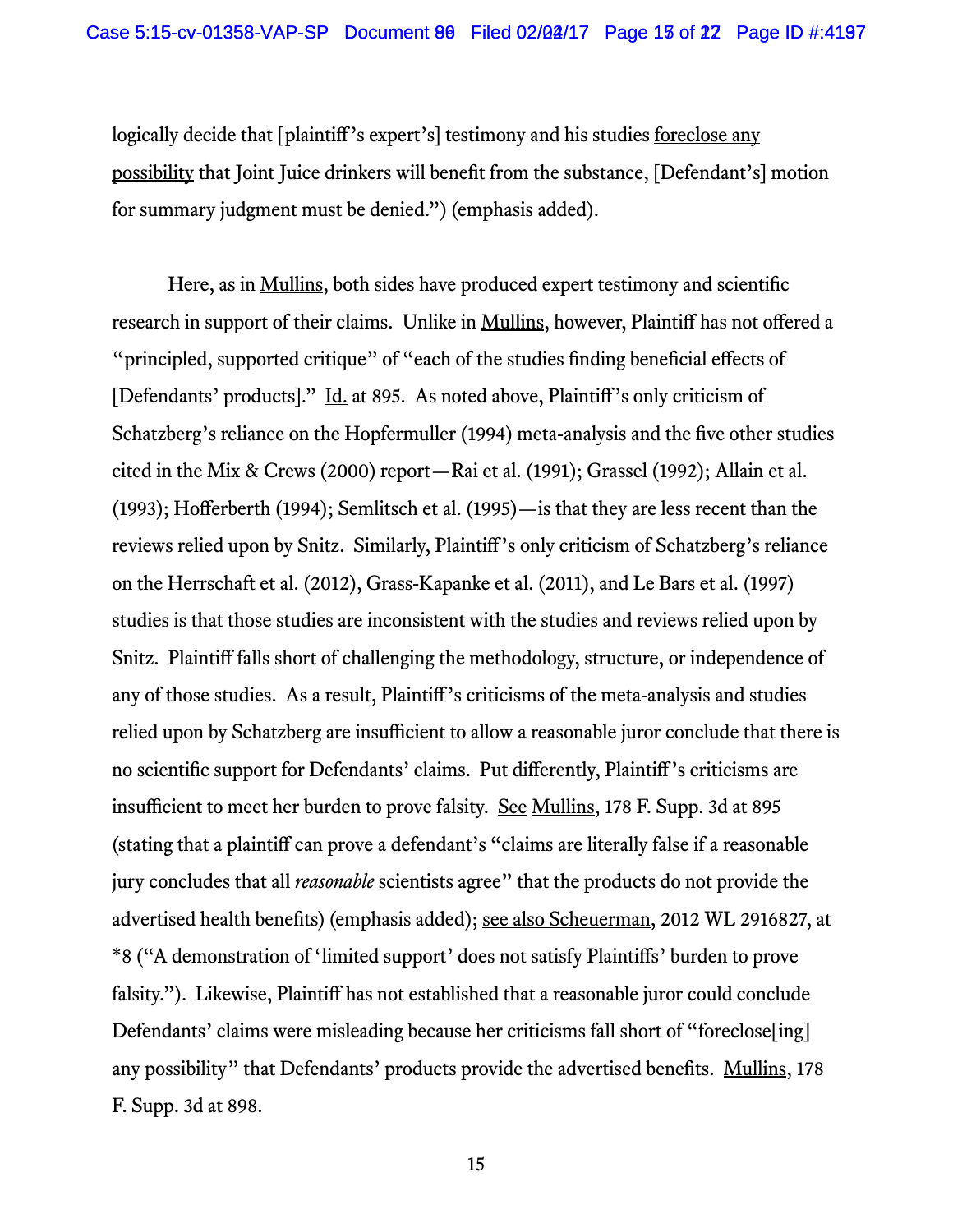Plaintiff, therefore, has not demonstrated that Defendants misled their customers. "Plaintiff['s] expert[], if believed by a reasonable jury, demonstrates that [Defendants'] scientific substantiation for its product claims is not strongly substantiated. However, this does not establish a trial[able] issue of fact that [Defendants'] . . . advertising claim[s] [are] false or misleading." Id. at \*9. Accordingly, the Court holds that Defendants are entitled to summary adjudication as to Plaintiff's UCL and CLRA claims.

# **D. Breach of Express Warranty**

Plaintiff's final claim is that "Defendants breach the terms of [their] contract, including the express warranties, with Plaintiff and the Class by not providing the Ginkgold Products that could provide the cognitive health and brain function benefits as represented and described above." (Doc. No. 1 at 28.)

"Under California law a claim for breach of express warranty requires a showing of 'the exact terms of the warranty, plaintiff's reasonable reliance thereon, and a breach of that warranty which proximately causes plaintiff injury.'" Stanley, 2012 WL 1132920, at \*10. "Here, Plaintiff has failed to identify any 'express warranty' made by Defendant[s] regarding [her use of Ginkgold]." Id. Nothing on Ginkgold's packaging warranted that Plaintiff would "feel[] . . . different" after two to three weeks of use of the product. (Doc. Nos. 50-1 at 4; 50-28 at 14.) Further, as noted above, Plaintiff has failed to establish that Defendants breached any promises made through their advertising, as the relevant scientific evidence before the Court is equivocal as to the effects of consuming Ginkgo biloba. Defendants, therefore, are entitled to summary adjudication on Plaintiff's express warranty claim.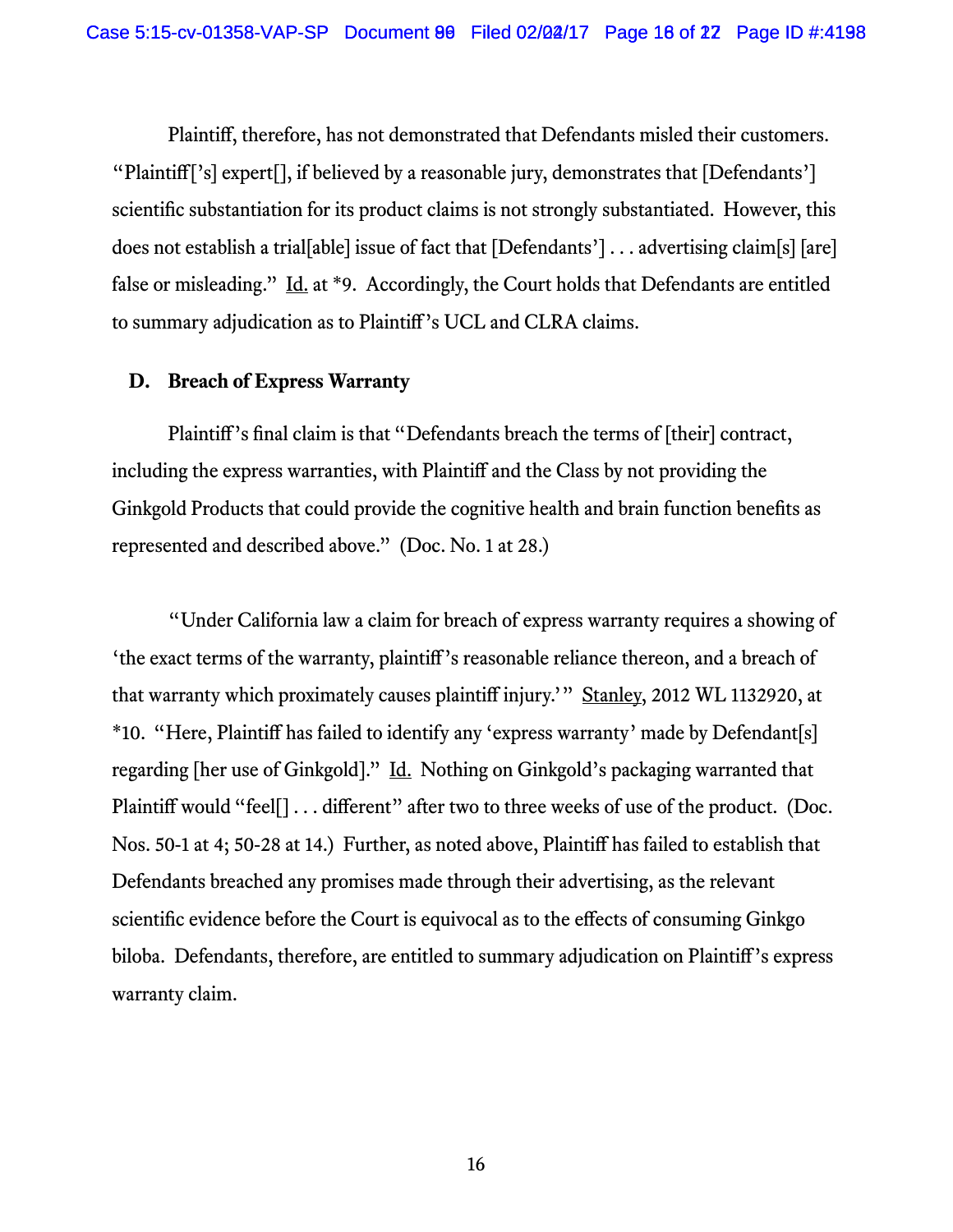Case 5:15-cv-01358-VAP-SP Document 80 Filed 02/02/17 Page 19 of 22 Page ID #:4199

# **V. CONCLUSION**

For the reasons stated above, the Court GRANTS Defendants' Motion for Summary Judgment as to all of Plaintiff's claims. The Court DENIES as moot Plaintiff's motion for class certification.

**IT IS SO ORDERED.** 

Dated: 2/2/17

Virginia a. Phillip

Virginia A. Phillips<br>Chief United States District Judge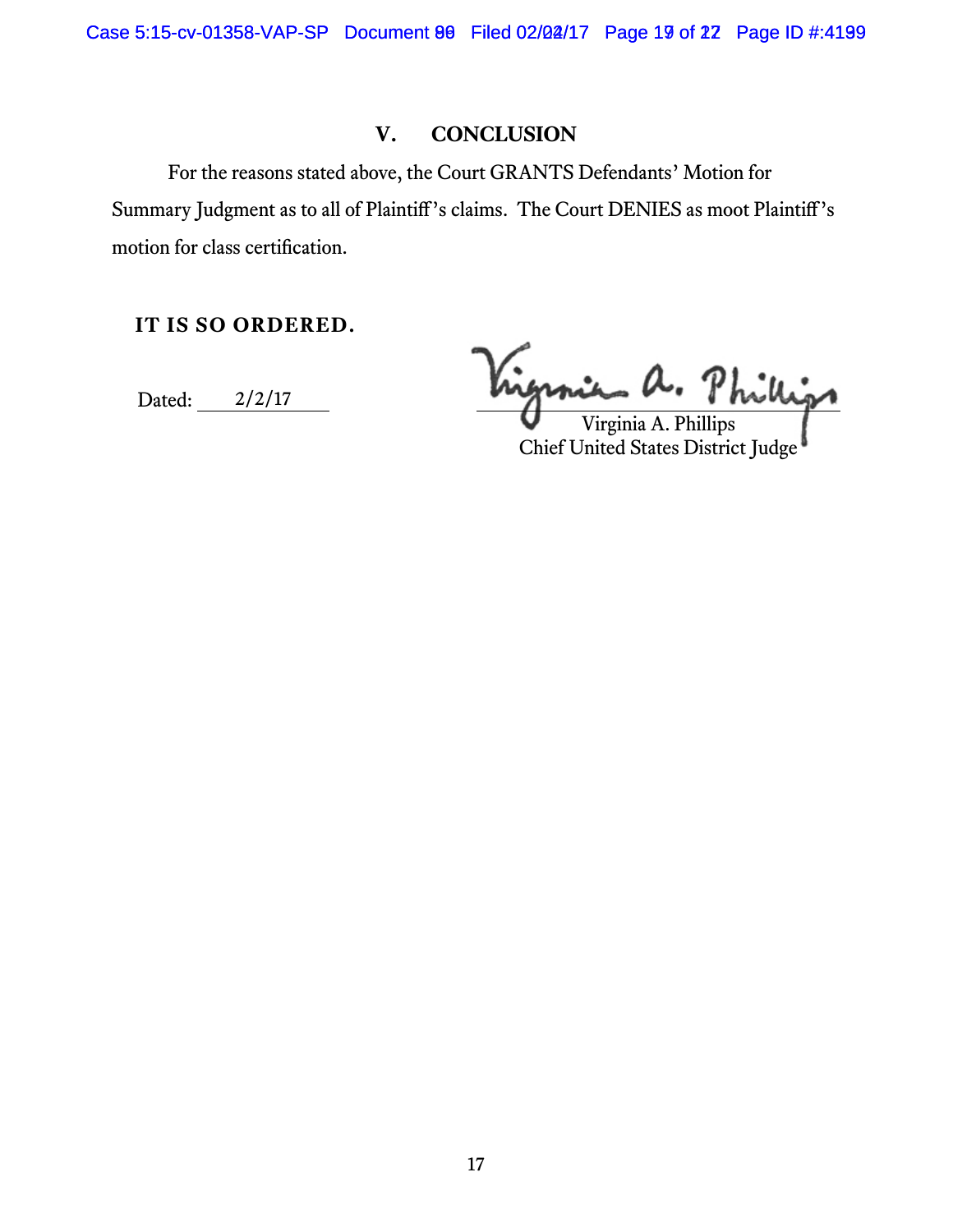

# **TO ALL PARTIES AND THEIR ATTORNEYS OF RECORD**:

 On February 16, 2017, Defendants Schwabe North America, Inc., and Nature's Way Products, LLC, and filed an Ex Parte Application to Correct Judgment. (Doc. No. 91.) On February 17, 2017, Plaintiff Kathleen Sonner filed an Opposition. (Doc. No. 92.) Having considered the papers filed in support of and in opposition to the Ex Parte Application, the Court **GRANTS** the Application.

The Judgment entered on February 3, 2017, (Doc. No. 90) is hereby amended and entered in accordance with this Court's Order granting Defendants' Motion for Summary Judgment (Doc. No. 89). IT IS ORDERED AND ADJUDGED that Plaintiff's Complaint is DISMISSED WITH PREJUDICE. The Court orders that such judgment be entered.

**IT IS SO ORDERED.**

10

11

12

13

14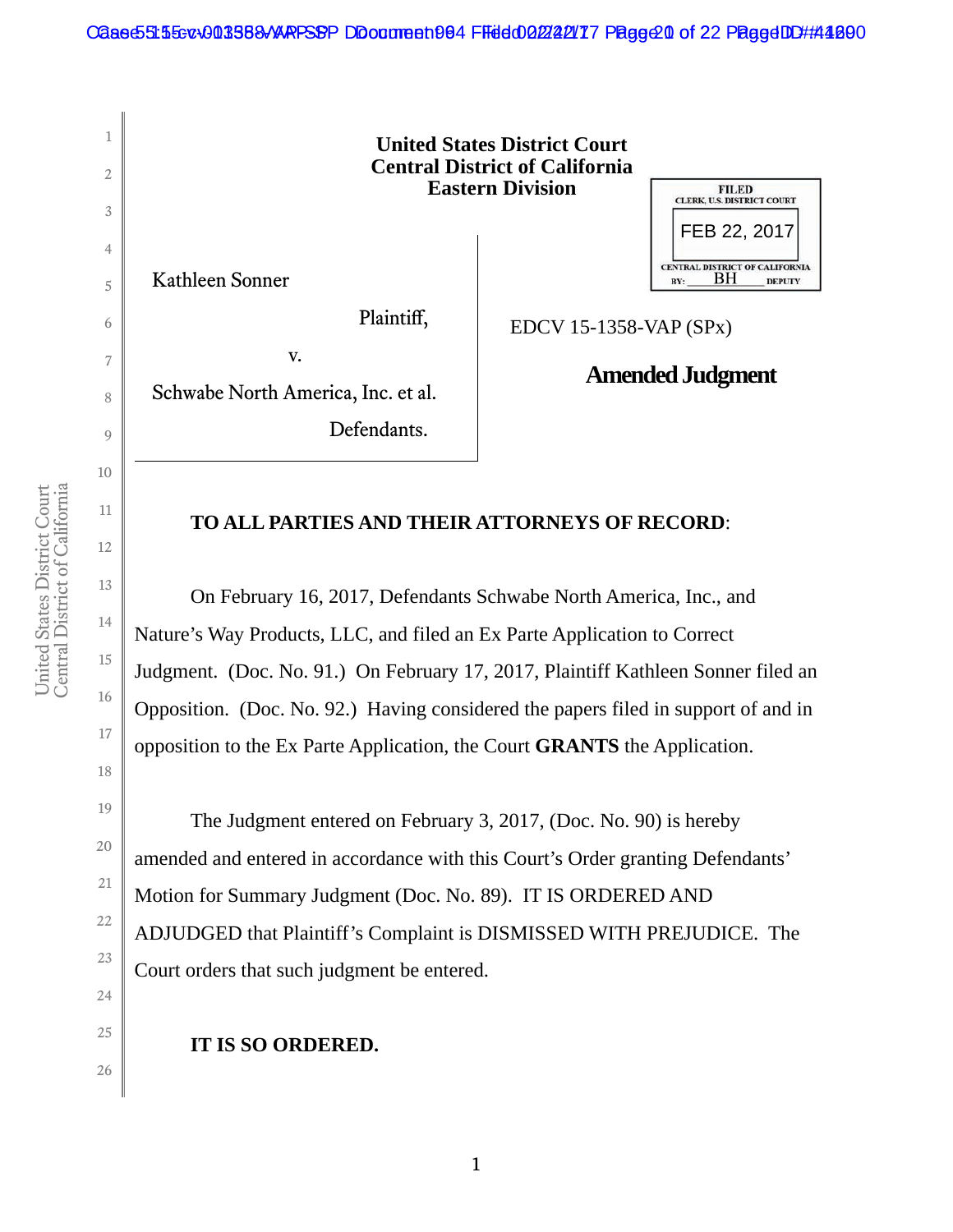Caase55:55cv003588/ARPSSP DDocument 004 Filed 002/22/17 Page 22 of 22 Page 4DD #:41201

 a. Phill Dated: 2/22/17 Virginia A. Phillips United States District Judge